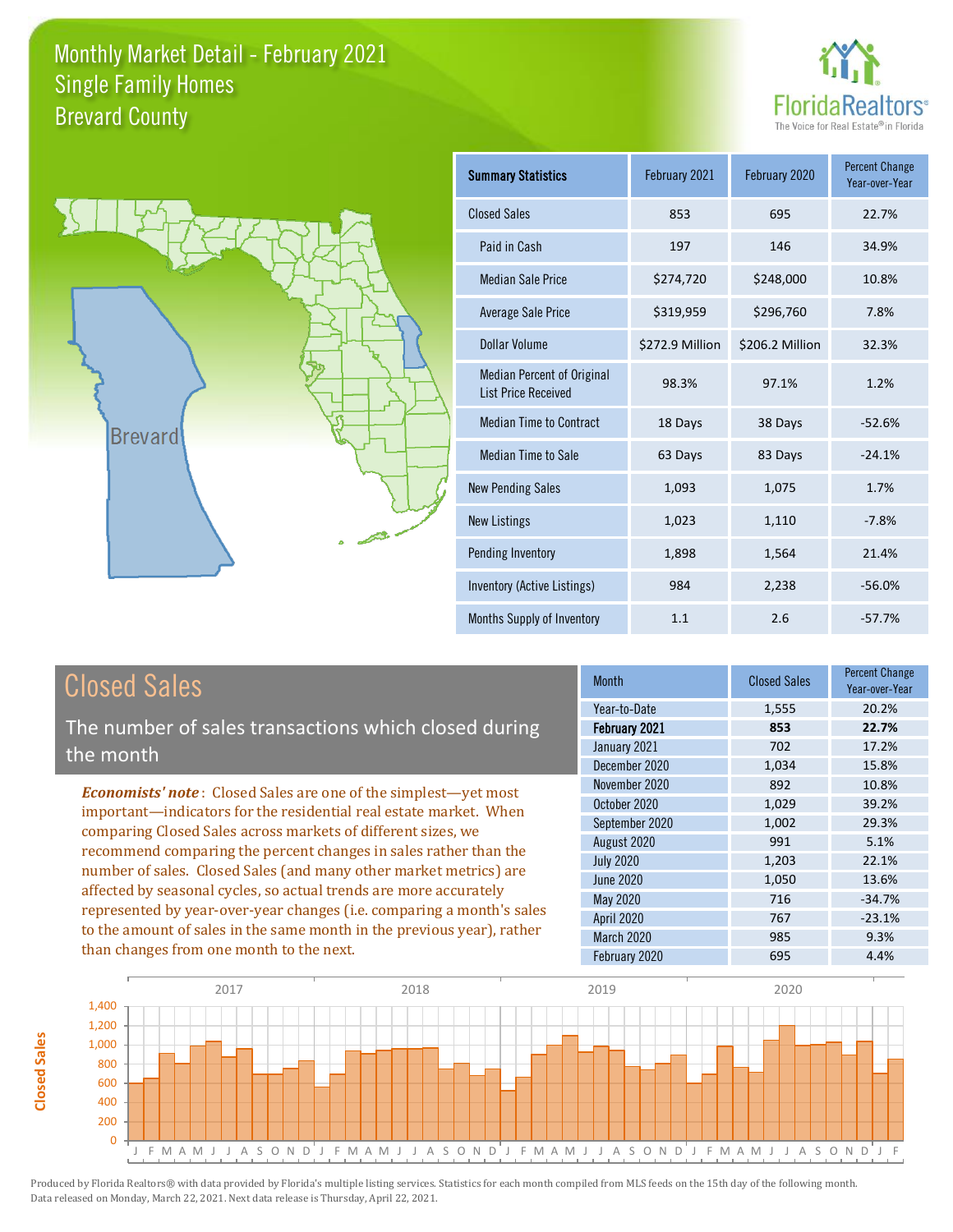this statistic should be interpreted with care.



103 -50.5%

| Cash Sales                                                                     | <b>Month</b>     | Cash Sales | <b>Percent Change</b><br>Year-over-Year |
|--------------------------------------------------------------------------------|------------------|------------|-----------------------------------------|
|                                                                                | Year-to-Date     | 353        | 13.5%                                   |
| The number of Closed Sales during the month in which                           | February 2021    | 197        | 34.9%                                   |
| buyers exclusively paid in cash                                                | January 2021     | 156        | $-5.5%$                                 |
|                                                                                | December 2020    | 204        | 21.4%                                   |
|                                                                                | November 2020    | 187        | 10.0%                                   |
|                                                                                | October 2020     | 186        | 14.8%                                   |
| <b>Economists' note:</b> Cash Sales can be a useful indicator of the extent to | September 2020   | 198        | 28.6%                                   |
| which investors are participating in the market. Why? Investors are            | August 2020      | 181        | $-8.1%$                                 |
| far more likely to have the funds to purchase a home available up front,       | <b>July 2020</b> | 218        | 6.9%                                    |
| whereas the typical homebuyer requires a mortgage or some other                | June 2020        | 172        | $-1.7%$                                 |
| form of financing. There are, of course, many possible exceptions, so          | May 2020         | 123        | $-46.3%$                                |

April 2020



#### Cash Sales as a Percentage of Closed Sales

The percentage of Closed Sales during the month which were Cash Sales

*Economists' note* : This statistic is simply another way of viewing Cash Sales. The remaining percentages of Closed Sales (i.e. those not paid fully in cash) each month involved some sort of financing, such as mortgages, owner/seller financing, assumed loans, etc.

| <b>Month</b>     | <b>Percent of Closed</b><br>Sales Paid in Cash | <b>Percent Change</b><br>Year-over-Year |
|------------------|------------------------------------------------|-----------------------------------------|
| Year-to-Date     | 22.7%                                          | $-5.4%$                                 |
| February 2021    | 23.1%                                          | 10.0%                                   |
| January 2021     | 22.2%                                          | $-19.3%$                                |
| December 2020    | 19.7%                                          | 4.8%                                    |
| November 2020    | 21.0%                                          | $-0.5%$                                 |
| October 2020     | 18.1%                                          | $-17.4%$                                |
| September 2020   | 19.8%                                          | $-0.5%$                                 |
| August 2020      | 18.3%                                          | $-12.4%$                                |
| <b>July 2020</b> | 18.1%                                          | $-12.6%$                                |
| June 2020        | 16.4%                                          | $-13.2%$                                |
| <b>May 2020</b>  | 17.2%                                          | $-17.7%$                                |
| April 2020       | 13.4%                                          | $-35.6%$                                |
| March 2020       | 18.6%                                          | $-10.6%$                                |
| February 2020    | 21.0%                                          | $-21.9%$                                |

March 2020 183 -2.1%

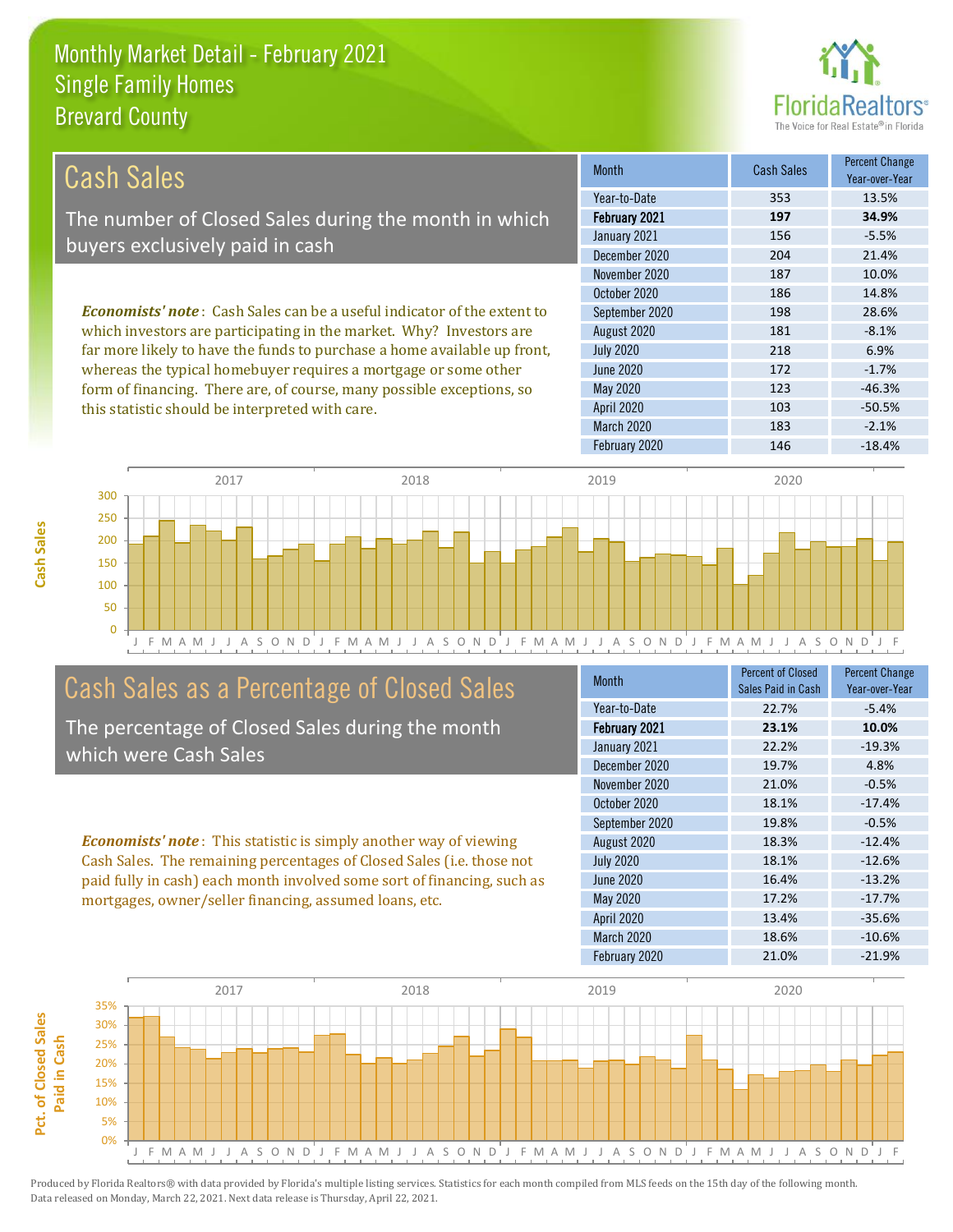

#### Month Median Sale Price Percent Change Year-over-Year February 2021 **\$274,720 10.8%** Year-to-Date \$270,000 10.6% July 2020 \$266,235 9.1% January 2021 **\$267,000** 10.8% December 2020 \$270,000 \$2.9% September 2020 \$260,000 8.3% August 2020 \$268,500 14.7% November 2020 \$275,000 14.6% October 2020 \$274,150 14.2% June 2020 **\$260,000** \$260,000 4.8% May 2020 \$250,000 \$250,000 4.5% April 2020 \$255,000 7.1% March 2020 \$259,571 14.0% February 2020 \$248,000 \$248,000 7.8% *Economists' note* : Median Sale Price is our preferred summary statistic for price activity because, unlike Average Sale Price, Median Sale Price is not sensitive to high sale prices for small numbers of homes that may not be characteristic of the market area. Keep in mind that median price trends over time are not always solely caused by changes in the general value of local real estate. Median sale price only reflects the values of the homes that *sold* each month, and the mix of the types of homes that sell can change over time. Median Sale Price The median sale price reported for the month (i.e. 50% of sales were above and 50% of sales were below)



#### Average Sale Price

The average sale price reported for the month (i.e. total sales in dollars divided by the number of sales)

*Economists' note* : Usually, we prefer Median Sale Price over Average Sale Price as a summary statistic for home prices. However, Average Sale Price does have its uses—particularly when it is analyzed alongside the Median Sale Price. For one, the relative difference between the two statistics can provide some insight into the market for higher-end homes in an area.

| <b>Month</b>     | <b>Average Sale Price</b> | <b>Percent Change</b><br>Year-over-Year |
|------------------|---------------------------|-----------------------------------------|
| Year-to-Date     | \$319,696                 | 10.0%                                   |
| February 2021    | \$319,959                 | 7.8%                                    |
| January 2021     | \$319,376                 | 12.7%                                   |
| December 2020    | \$335,807                 | 12.3%                                   |
| November 2020    | \$335,521                 | 17.3%                                   |
| October 2020     | \$336,220                 | 22.2%                                   |
| September 2020   | \$323,334                 | 17.6%                                   |
| August 2020      | \$316,208                 | 9.3%                                    |
| <b>July 2020</b> | \$318,487                 | 10.2%                                   |
| June 2020        | \$317,940                 | 8.8%                                    |
| May 2020         | \$292,052                 | 2.0%                                    |
| April 2020       | \$304,395                 | 8.1%                                    |
| March 2020       | \$304,720                 | 11.3%                                   |
| February 2020    | \$296,760                 | 8.0%                                    |



Produced by Florida Realtors® with data provided by Florida's multiple listing services. Statistics for each month compiled from MLS feeds on the 15th day of the following month. Data released on Monday, March 22, 2021. Next data release is Thursday, April 22, 2021.

**Average Sale Price**

**Average Sale Price**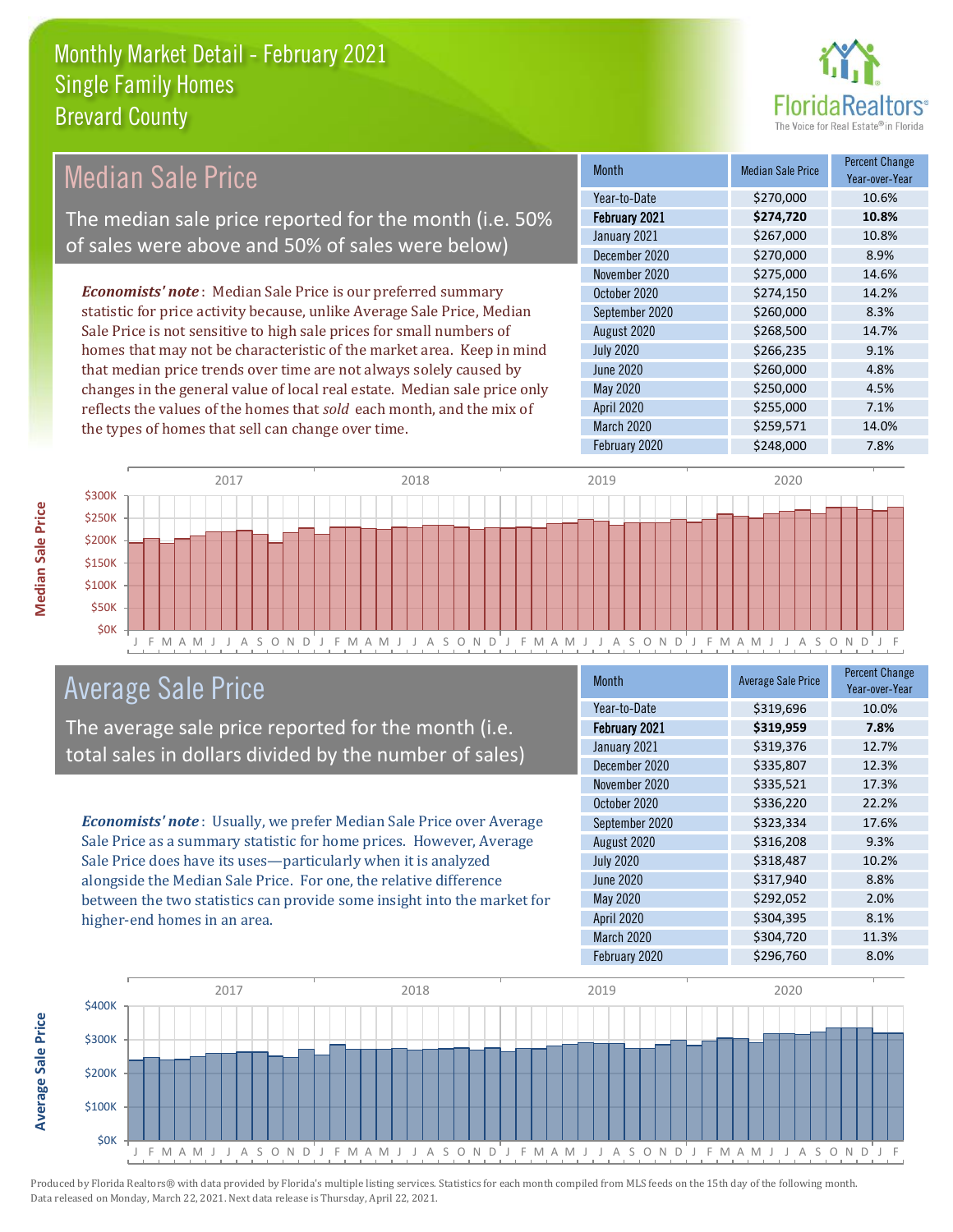

#### **Ollar Volume**

The sum of the sale prices for all sales which closed during the month

*Economists' note* : Dollar Volume is simply the sum of all sale prices in a given time period, and can quickly be calculated by multiplying Closed Sales by Average Sale Price. It is a strong indicator of the health of the real estate industry in a market, and is of particular interest to real estate professionals, investors, analysts, and government agencies. Potential home sellers and home buyers, on the other hand, will likely be better served by paying attention to trends in the two components of Dollar Volume (i.e. sales and prices) individually.

| <b>Month</b>      | <b>Dollar Volume</b> | <b>Percent Change</b><br>Year-over-Year |
|-------------------|----------------------|-----------------------------------------|
| Year-to-Date      | \$497.1 Million      | 32.2%                                   |
| February 2021     | \$272.9 Million      | 32.3%                                   |
| January 2021      | \$224.2 Million      | 32.1%                                   |
| December 2020     | \$347.2 Million      | 30.0%                                   |
| November 2020     | \$299.3 Million      | 30.0%                                   |
| October 2020      | \$346.0 Million      | 70.2%                                   |
| September 2020    | \$324.0 Million      | 52.1%                                   |
| August 2020       | \$313.4 Million      | 14.8%                                   |
| <b>July 2020</b>  | \$383.1 Million      | 34.5%                                   |
| <b>June 2020</b>  | \$333.8 Million      | 23.6%                                   |
| <b>May 2020</b>   | \$209.1 Million      | $-33.4%$                                |
| <b>April 2020</b> | \$233.5 Million      | $-17.0%$                                |
| March 2020        | \$300.1 Million      | 21.6%                                   |
| February 2020     | \$206.2 Million      | 12.8%                                   |



## Median Percent of Original List Price Received

The median of the sale price (as a percentage of the original list price) across all properties selling during the month

*Economists' note* : The Median Percent of Original List Price Received is useful as an indicator of market recovery, since it typically rises as buyers realize that the market may be moving away from them and they need to match the selling price (or better it) in order to get a contract on the house. This is usually the last measure to indicate a market has shifted from down to up, so it is what we would call a *lagging* indicator.

| <b>Month</b>     | Med. Pct. of Orig.<br><b>List Price Received</b> | <b>Percent Change</b><br>Year-over-Year |
|------------------|--------------------------------------------------|-----------------------------------------|
| Year-to-Date     | 98.4%                                            | 1.7%                                    |
| February 2021    | 98.3%                                            | 1.2%                                    |
| January 2021     | 98.5%                                            | 2.1%                                    |
| December 2020    | 98.4%                                            | 1.5%                                    |
| November 2020    | 98.4%                                            | 1.3%                                    |
| October 2020     | 98.1%                                            | 1.6%                                    |
| September 2020   | 98.0%                                            | 1.0%                                    |
| August 2020      | 97.9%                                            | 1.2%                                    |
| <b>July 2020</b> | 97.4%                                            | 0.9%                                    |
| <b>June 2020</b> | 97.4%                                            | 0.7%                                    |
| <b>May 2020</b>  | 97.4%                                            | 1.5%                                    |
| April 2020       | 97.6%                                            | 1.8%                                    |
| March 2020       | 97.3%                                            | 1.6%                                    |
| February 2020    | 97.1%                                            | 1.9%                                    |

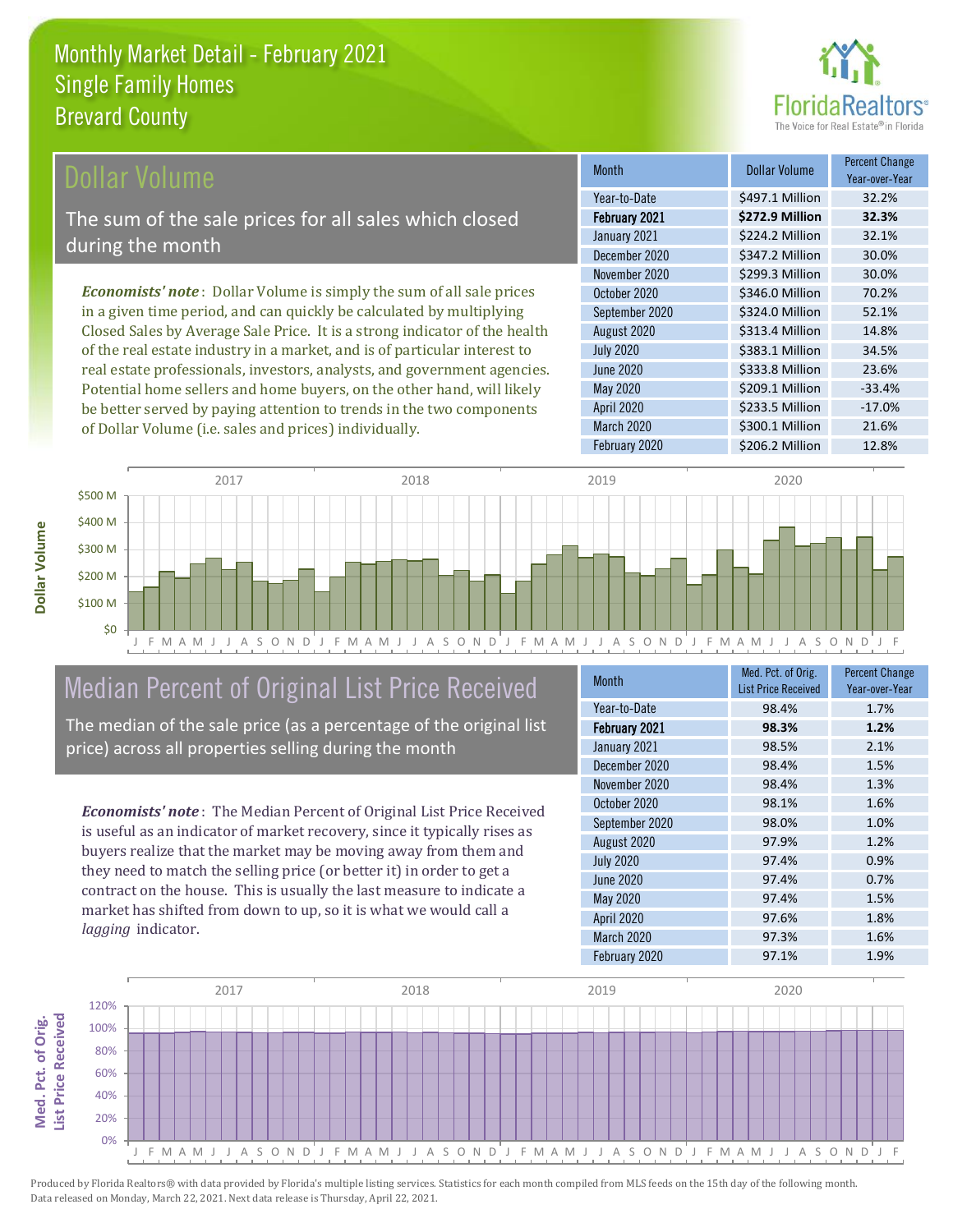

#### Median Time to Contract

The median number of days between the listing date and contract date for all Closed Sales during the month

*Economists' note* : Like Time to Sale, Time to Contract is a measure of the length of the home selling process calculated for sales which closed during the month. The difference is that Time to Contract measures the number of days between the initial listing of a property and the signing of the contract which eventually led to the closing of the sale. When the gap between Median Time to Contract and Median Time to Sale grows, it is usually a sign of longer closing times and/or declining numbers of cash sales.

| <b>Month</b>     | Median Time to<br>Contract | <b>Percent Change</b><br>Year-over-Year |
|------------------|----------------------------|-----------------------------------------|
| Year-to-Date     | 17 Days                    | $-54.1%$                                |
| February 2021    | 18 Days                    | $-52.6%$                                |
| January 2021     | 15 Days                    | $-58.3%$                                |
| December 2020    | 15 Days                    | $-50.0%$                                |
| November 2020    | 14 Days                    | $-51.7%$                                |
| October 2020     | 19 Days                    | $-50.0%$                                |
| September 2020   | 19 Days                    | $-38.7%$                                |
| August 2020      | 21 Days                    | $-30.0%$                                |
| <b>July 2020</b> | 30 Days                    | $-6.3%$                                 |
| <b>June 2020</b> | 38 Days                    | 5.6%                                    |
| <b>May 2020</b>  | 26 Days                    | $-31.6%$                                |
| April 2020       | 20 Days                    | $-51.2%$                                |
| March 2020       | 31 Days                    | $-36.7%$                                |
| February 2020    | 38 Days                    | $-33.3%$                                |



#### J F M A M J J A S O N D J F M A M J J A S O N D J F M A M J J A S O N D J F M A M J J A S O N D J F

#### Median Time to Sale

The median number of days between the listing date and closing date for all Closed Sales during the month

*Economists' note* : Time to Sale is a measure of the length of the home selling process, calculated as the number of days between the initial listing of a property and the closing of the sale. *Median* Time to Sale is the amount of time the "middle" property selling this month was on the market. That is, 50% of homes selling this month took *less* time to sell, and 50% of homes took *more* time to sell. Median Time to Sale gives a more accurate picture than Average Time to Sale, which can be skewed upward by small numbers of properties taking an abnormally long time to sell.

| <b>Month</b>      | <b>Median Time to Sale</b> | <b>Percent Change</b><br>Year-over-Year |
|-------------------|----------------------------|-----------------------------------------|
| Year-to-Date      | 65 Days                    | $-20.7%$                                |
| February 2021     | 63 Days                    | $-24.1%$                                |
| January 2021      | 65 Days                    | $-17.7%$                                |
| December 2020     | 61 Days                    | $-11.6%$                                |
| November 2020     | 60 Days                    | $-10.4%$                                |
| October 2020      | 66 Days                    | $-14.3%$                                |
| September 2020    | 65 Days                    | $-11.0%$                                |
| August 2020       | 67 Days                    | $-5.6%$                                 |
| <b>July 2020</b>  | 75 Days                    | 1.4%                                    |
| <b>June 2020</b>  | 85 Days                    | 13.3%                                   |
| <b>May 2020</b>   | 72 Days                    | $-8.9%$                                 |
| <b>April 2020</b> | 63 Days                    | $-20.3%$                                |
| March 2020        | 75 Days                    | $-16.7%$                                |
| February 2020     | 83 Days                    | $-11.7%$                                |

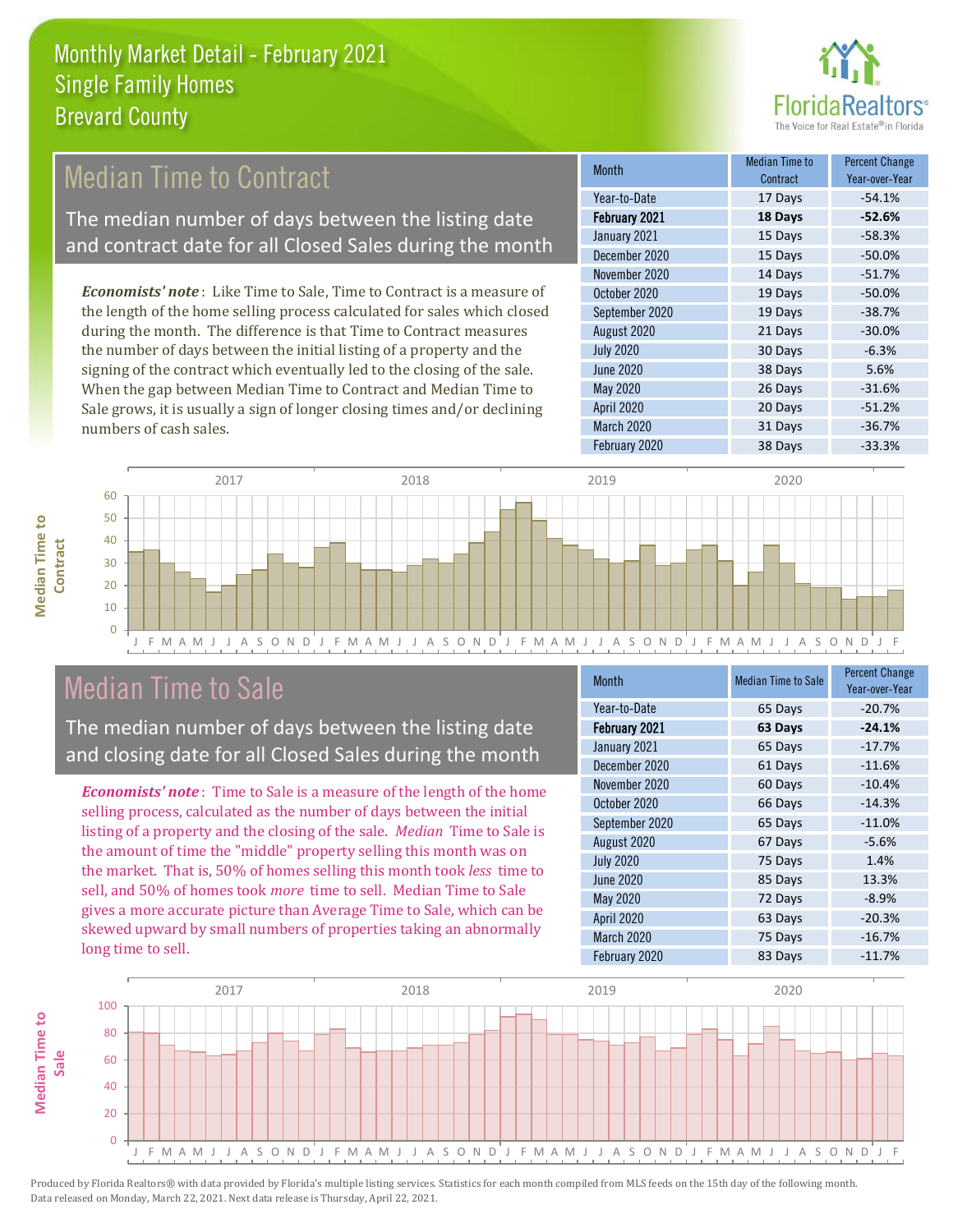

| <b>New Pending Sales</b>                                                       | <b>Month</b>     | <b>New Pending Sales</b> | <b>Percent Change</b><br>Year-over-Year |
|--------------------------------------------------------------------------------|------------------|--------------------------|-----------------------------------------|
|                                                                                | Year-to-Date     | 2,177                    | 7.3%                                    |
| The number of listed properties that went under                                | February 2021    | 1,093                    | 1.7%                                    |
| contract during the month                                                      | January 2021     | 1,084                    | 13.7%                                   |
|                                                                                | December 2020    | 822                      | 19.5%                                   |
|                                                                                | November 2020    | 912                      | 10.1%                                   |
| <b>Economists' note</b> : Because of the typical length of time it takes for a | October 2020     | 1,103                    | 18.0%                                   |
| sale to close, economists consider Pending Sales to be a decent                | September 2020   | 1,060                    | 35.2%                                   |
| indicator of potential future Closed Sales. It is important to bear in         | August 2020      | 1,090                    | 22.1%                                   |
| mind, however, that not all Pending Sales will be closed successfully.         | <b>July 2020</b> | 1,148                    | 14.2%                                   |
| So, the effectiveness of Pending Sales as a future indicator of Closed         | June 2020        | 1,290                    | 30.6%                                   |
| Sales is susceptible to changes in market conditions such as the               | May 2020         | 1,204                    | 17.8%                                   |

J F M A M J J A S O N D J F M A M J J A S O N D J F M A M J J A S O N D J F M A M J J A S O N D J F  $\Omega$ 200 400 600 800 1,000 1,200 1,400 2017 2018 2019 2020

# New Listings

distressed properties for sale.

The number of properties put onto the market during the month

availability of financing for homebuyers and the inventory of

*Economists' note* : New Listings tend to rise in delayed response to increasing prices, so they are often seen as a lagging indicator of market health. As prices rise, potential sellers raise their estimations of value—and in the most recent cycle, rising prices have freed up many potential sellers who were previously underwater on their mortgages. Note that in our calculations, we take care to not include properties that were recently taken off the market and quickly relisted, since these are not really *new* listings.

| <b>Month</b>      | <b>New Listings</b> | <b>Percent Change</b><br>Year-over-Year |
|-------------------|---------------------|-----------------------------------------|
| Year-to-Date      | 2,005               | $-8.0%$                                 |
| February 2021     | 1,023               | $-7.8%$                                 |
| January 2021      | 982                 | $-8.2%$                                 |
| December 2020     | 817                 | 8.9%                                    |
| November 2020     | 888                 | $-7.4%$                                 |
| October 2020      | 1,144               | 4.8%                                    |
| September 2020    | 1,000               | 10.0%                                   |
| August 2020       | 949                 | $-3.5%$                                 |
| <b>July 2020</b>  | 1,132               | 3.8%                                    |
| June 2020         | 993                 | $-2.9%$                                 |
| <b>May 2020</b>   | 1,140               | 1.6%                                    |
| <b>April 2020</b> | 904                 | $-16.9%$                                |
| March 2020        | 1,216               | 8.5%                                    |
| February 2020     | 1,110               | 4.7%                                    |

April 2020 734 -35.5% March 2020 930 930 -18.8% February 2020 1,075 16.2%



**New Listings**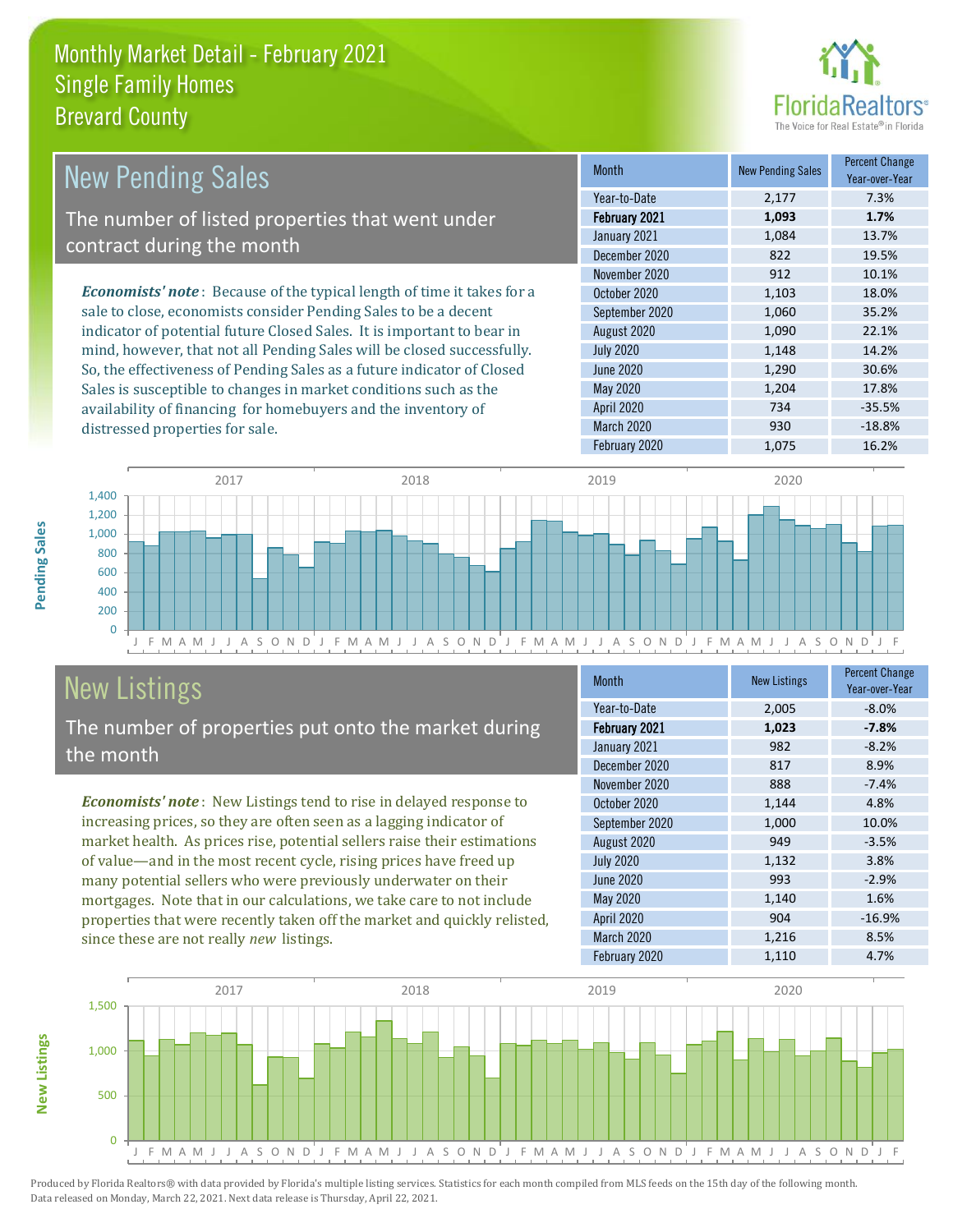

#### Inventory (Active Listings) The number of property listings active at the end of the month

*Economists' note* : There are a number of ways to define and calculate Inventory. Our method is to simply count the number of active listings on the last day of the month, and hold this number to compare with the same month the following year. Inventory rises when New Listings are outpacing the number of listings that go off-market (regardless of whether they actually sell). Likewise, it falls when New Listings aren't keeping up with the rate at which homes are going off-market.

| <b>Month</b>             | Inventory | <b>Percent Change</b><br>Year-over-Year |
|--------------------------|-----------|-----------------------------------------|
| <b>YTD (Monthly Avg)</b> | 1,045     | $-53.7%$                                |
| February 2021            | 984       | $-56.0%$                                |
| January 2021             | 1,106     | $-51.3%$                                |
| December 2020            | 1,258     | $-43.7%$                                |
| November 2020            | 1,332     | $-42.9%$                                |
| October 2020             | 1,375     | $-41.4%$                                |
| September 2020           | 1,393     | $-39.8%$                                |
| August 2020              | 1,517     | $-34.4%$                                |
| <b>July 2020</b>         | 1,691     | $-29.7%$                                |
| <b>June 2020</b>         | 1,767     | $-27.4%$                                |
| May 2020                 | 2,220     | $-13.0%$                                |
| April 2020               | 2,436     | $-5.8%$                                 |
| March 2020               | 2,387     | $-13.8%$                                |
| February 2020            | 2,238     | $-24.2%$                                |



### Months Supply of Inventory

An estimate of the number of months it will take to deplete the current Inventory given recent sales rates

*Economists' note* : MSI is a useful indicator of market conditions. The benchmark for a balanced market (favoring neither buyer nor seller) is 5.5 months of inventory. Anything higher is traditionally a buyers' market, and anything lower is a sellers' market. There is no single accepted way of calculating MSI. A common method is to divide current Inventory by the most recent month's Closed Sales count, but this count is a usually poor predictor of future Closed Sales due to seasonal cycles. To eliminate seasonal effects, we use the 12-month average of monthly Closed Sales instead.

| <b>Month</b>             | <b>Months Supply</b> | <b>Percent Change</b><br>Year-over-Year |
|--------------------------|----------------------|-----------------------------------------|
| <b>YTD (Monthly Avg)</b> | 1.0                  | $-61.5%$                                |
| February 2021            | 1.1                  | $-57.7%$                                |
| January 2021             | 1.2                  | $-53.8%$                                |
| December 2020            | 1.4                  | $-46.2%$                                |
| November 2020            | 1.5                  | $-46.4%$                                |
| October 2020             | 1.5                  | $-46.4%$                                |
| September 2020           | 1.6                  | $-42.9%$                                |
| August 2020              | 1.8                  | $-35.7%$                                |
| <b>July 2020</b>         | 2.0                  | $-31.0%$                                |
| <b>June 2020</b>         | 2.1                  | $-27.6%$                                |
| May 2020                 | 2.7                  | $-10.0%$                                |
| April 2020               | 2.9                  | $-6.5%$                                 |
| March 2020               | 2.7                  | $-20.6%$                                |
| February 2020            | 2.6                  | $-27.8%$                                |

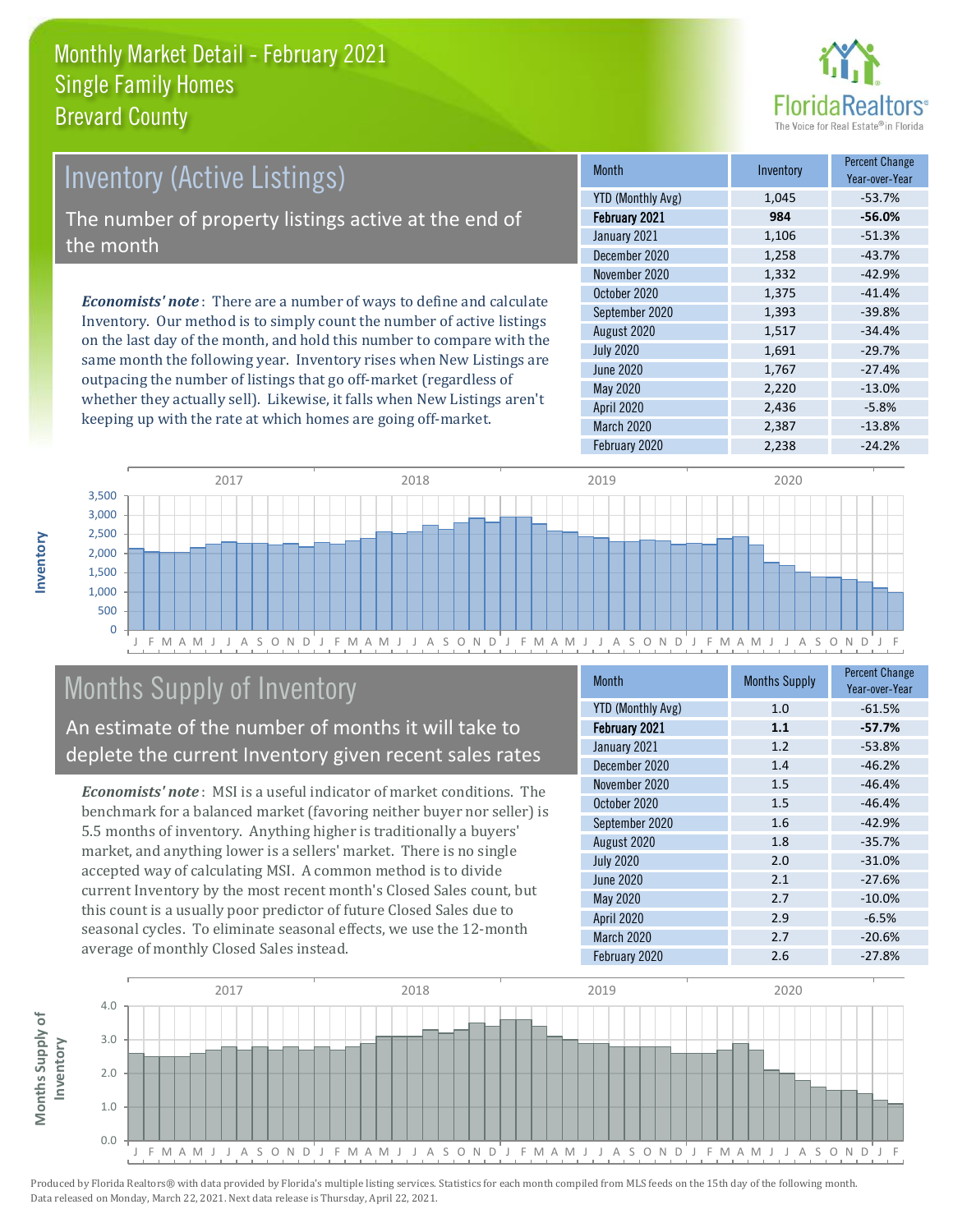

#### *Economists' note:* Closed Sales are one of the simplest—yet most important—indicators for the residential real estate market. When comparing Closed Sales across markets of different sizes, we recommend comparing the percent changes in sales rather than the number of sales. Closed Sales (and many other market metrics) are affected by seasonal cycles, so actual trends are more accurately represented by year-over-year changes (i.e. comparing a month's sales to the amount of sales in the same month in the previous year), rather than changes from one month to the next. \$1,000,000 or more 10 10 11.1% \$250,000 - \$299,999 163 49.5% \$300,000 - \$399,999 186 61.7% \$400,000 - \$599,999 114 48.1% \$600,000 - \$999,999 45 32.4% \$150,000 - \$199,999 116 -22.7% \$200,000 - \$249,999 184 33.3%  $$100,000 - $149,999$  26 -40.9% Sale Price Closed Sales Percent Change Year-over-Year Less than \$50,000 1 1 -50.0% \$50,000 - \$99,999 8 -52.9% Closed Sales by Sale Price The number of sales transactions which closed during the month



#### Median Time to Contract by Sale Price The median number of days between the listing date and contract date for all Closed Sales during the month

*Economists' note* : Like Time to Sale, Time to Contract is a measure of the length of the home selling process calculated for sales which closed during the month. The difference is that Time to Contract measures the number of days between the initial listing of a property and the signing of the contract which eventually led to the closing of the sale. When the gap between Median Time to Contract and Median Time to Sale grows, it is usually a sign of longer closing times and/or declining numbers of cash sales.

| Sale Price            | <b>Median Time to</b><br>Contract | <b>Percent Change</b><br>Year-over-Year |
|-----------------------|-----------------------------------|-----------------------------------------|
| Less than \$50,000    | 40 Days                           | 344.4%                                  |
| $$50,000 - $99,999$   | 36 Days                           | 140.0%                                  |
| $$100,000 - $149,999$ | 9 Days                            | $-85.0%$                                |
| \$150,000 - \$199,999 | 14 Days                           | $-44.0%$                                |
| \$200,000 - \$249,999 | 20 Days                           | $-48.7%$                                |
| \$250,000 - \$299,999 | 16 Days                           | $-51.5%$                                |
| \$300,000 - \$399,999 | 18 Days                           | $-56.1%$                                |
| \$400,000 - \$599,999 | 21 Days                           | $-52.3%$                                |
| \$600,000 - \$999,999 | 20 Days                           | $-70.6%$                                |
| \$1,000,000 or more   | 71 Days                           | $-67.4%$                                |



**Closed Sales**

**Median Time to Contract Median Time to Contract**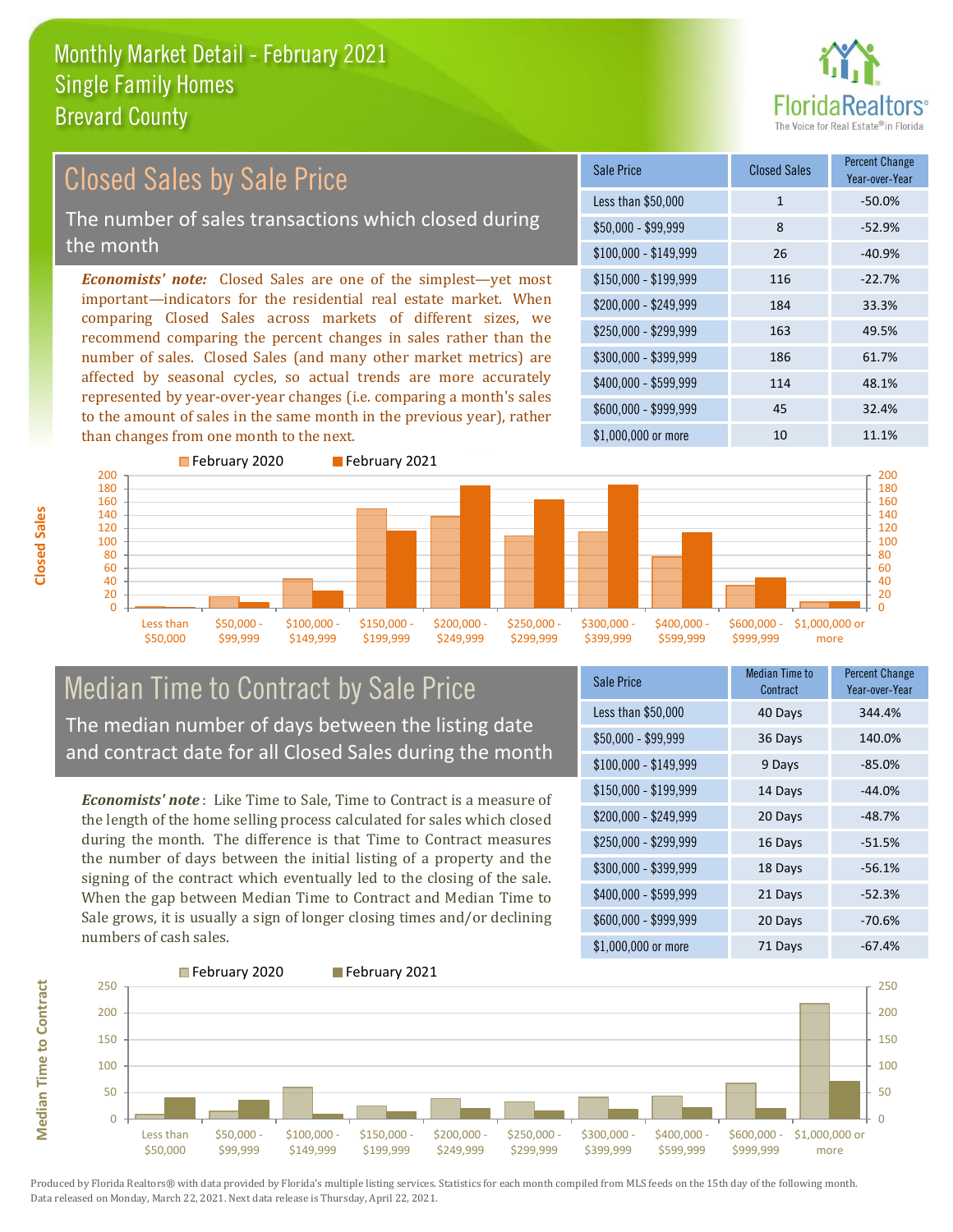

#### New Listings by Initial Listing Price The number of properties put onto the market during

the month

*Economists' note:* New Listings tend to rise in delayed response to increasing prices, so they are often seen as a lagging indicator of market health. As prices rise, potential sellers raise their estimations of value—and in the most recent cycle, rising prices have freed up many potential sellers who were previously underwater on their mortgages. Note that in our calculations, we take care to not include properties that were recently taken off the market and quickly relisted, since these are not really *new* listings.

| <b>Initial Listing Price</b> | New Listings | <b>Percent Change</b><br>Year-over-Year |
|------------------------------|--------------|-----------------------------------------|
| Less than \$50,000           | 0            | $-100.0%$                               |
| $$50,000 - $99,999$          | 12           | $-14.3%$                                |
| $$100,000 - $149,999$        | 28           | $-48.1%$                                |
| $$150,000 - $199,999$        | 97           | $-51.7%$                                |
| \$200,000 - \$249,999        | 212          | 2.9%                                    |
| \$250,000 - \$299,999        | 243          | 24.6%                                   |
| \$300,000 - \$399,999        | 204          | $-3.8%$                                 |
| \$400,000 - \$599,999        | 119          | $-17.9%$                                |
| \$600,000 - \$999,999        | 72           | 24.1%                                   |
| $$1,000,000$ or more         | 36           | 56.5%                                   |



**New Listings**

**Inventory**



#### Inventory by Current Listing Price The number of property listings active at the end of the month

*Economists' note* : There are a number of ways to define and calculate Inventory. Our method is to simply count the number of active listings on the last day of the month, and hold this number to compare with the same month the following year. Inventory rises when New Listings are outpacing the number of listings that go off-market (regardless of whether they actually sell). Likewise, it falls when New Listings aren't keeping up with the rate at which homes are going off-market.

| <b>Current Listing Price</b> | Inventory    | <b>Percent Change</b><br>Year-over-Year |
|------------------------------|--------------|-----------------------------------------|
| Less than \$50,000           | $\mathbf{1}$ | $-75.0%$                                |
| $$50,000 - $99,999$          | 13           | $-50.0%$                                |
| $$100,000 - $149,999$        | 32           | $-71.9%$                                |
| $$150,000 - $199,999$        | 90           | $-68.9%$                                |
| \$200,000 - \$249,999        | 141          | $-59.8%$                                |
| \$250,000 - \$299,999        | 211          | $-38.8%$                                |
| \$300,000 - \$399,999        | 161          | $-57.2%$                                |
| \$400,000 - \$599,999        | 134          | $-66.6%$                                |
| \$600,000 - \$999,999        | 123          | $-44.6%$                                |
| \$1,000,000 or more          | 78           | $-29.1%$                                |